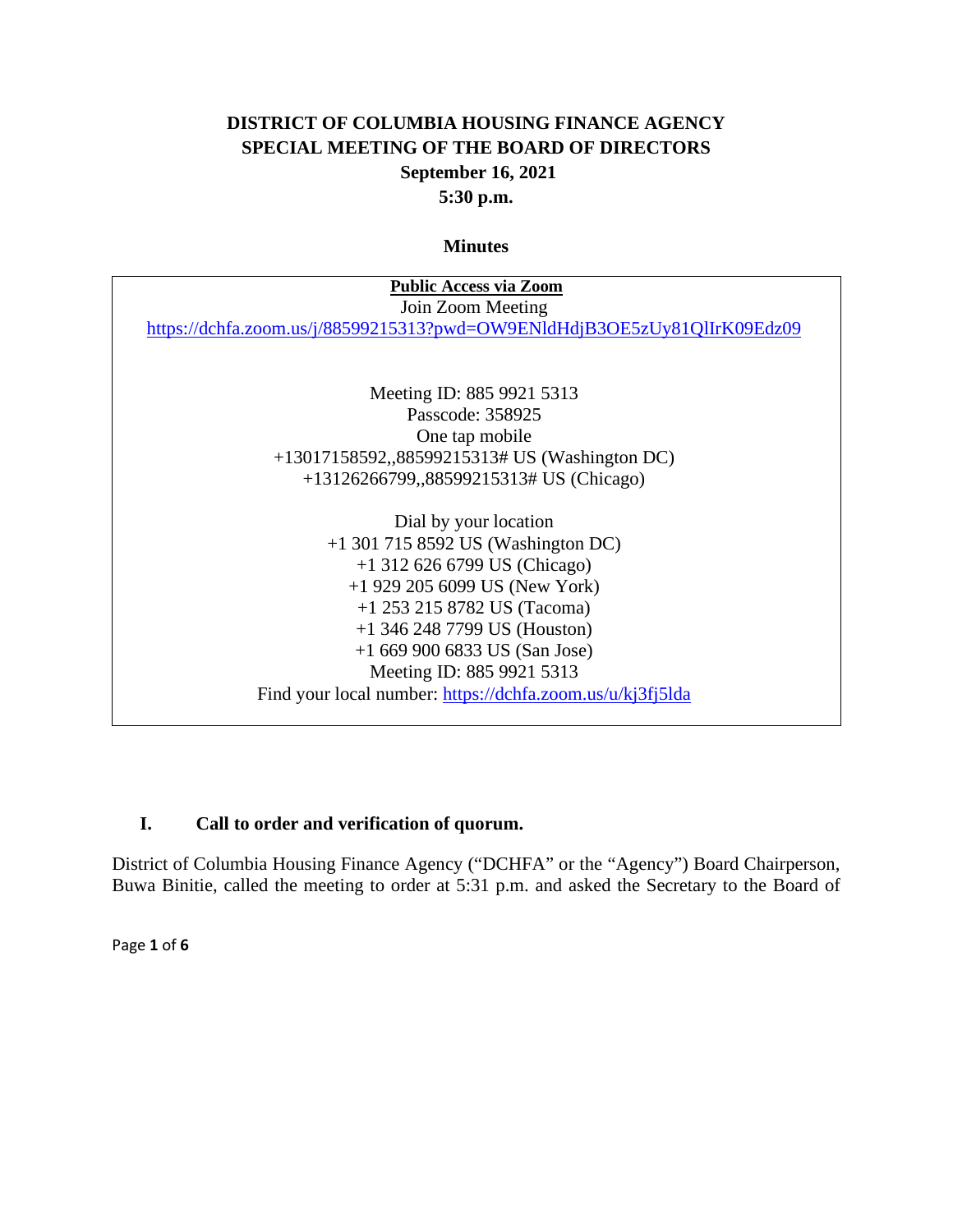Directors (the "Board"), Mr. Christopher Donald, to verify a quorum. The Board reached a quorum and the meeting continued.

The following members were present via Zoom: Buwa Binitie, Stephen M. Green, Heather Howard, Bryan "Scottie" Irving and Stanley Jackson.

# **II. Approval of minutes from the August 24, 2021 and August 27, 2021 board meetings.**

A motion was called to approve the minutes of the August 24, 2021 and August 27, 2021 board meetings by Mr. Binitie. Mr. Irving made a motion to approve the minutes. The motion was properly seconded by Ms. Howard.

Mr. Donald took a voice vote. The motion passed by a chorus of ayes.

Mr. Binitie read a statement recusing himself from any discussion of The Clara.

## **III. Vote to close meeting to discuss 1530 First Street SW.**

Pursuant to the District of Columbia Administrative Procedure Act, the Chairperson of the Board of Directors called a vote to close the meeting in order to discuss, establish, or instruct the public body's staff or negotiating agents concerning the position to be taken in negotiating **1530 First Street SW**. An open meeting would adversely affect matters related to the Agency. (D.C. Code  $§2-575(b)(2)$ ).

Mr. Binitie called for a motion to close the meeting. Mr. Jackson made a motion to close the meeting. The motion was properly seconded by Mr. Green. The motion passed by a chorus of ayes.

The meeting was closed at 5:35 p.m. and re-opened at 5:42 p.m.

## **IV. Consideration of DCHFA Final Bond Resolution No. 2021-13 for 1530 First Street SW.**

Mr. John Lawrence, Senior Multifamily Underwriter, Multifamily Neighborhood Lending & Investments ("MLNI"), presented the transaction to the Board. The MLNI team presented its recommendation to authorize the issuance of tax-exempt bonds in an amount not to exceed \$45.7 million for the 1530 First Street SW project, the ("Project").

Page **2** of **6** The Project is located in the Buzzard Point neighborhood of Southwest Washington, DC, three blocks west of South Capitol Street and Nationals Stadium. The site borders 1550 First Street, SW,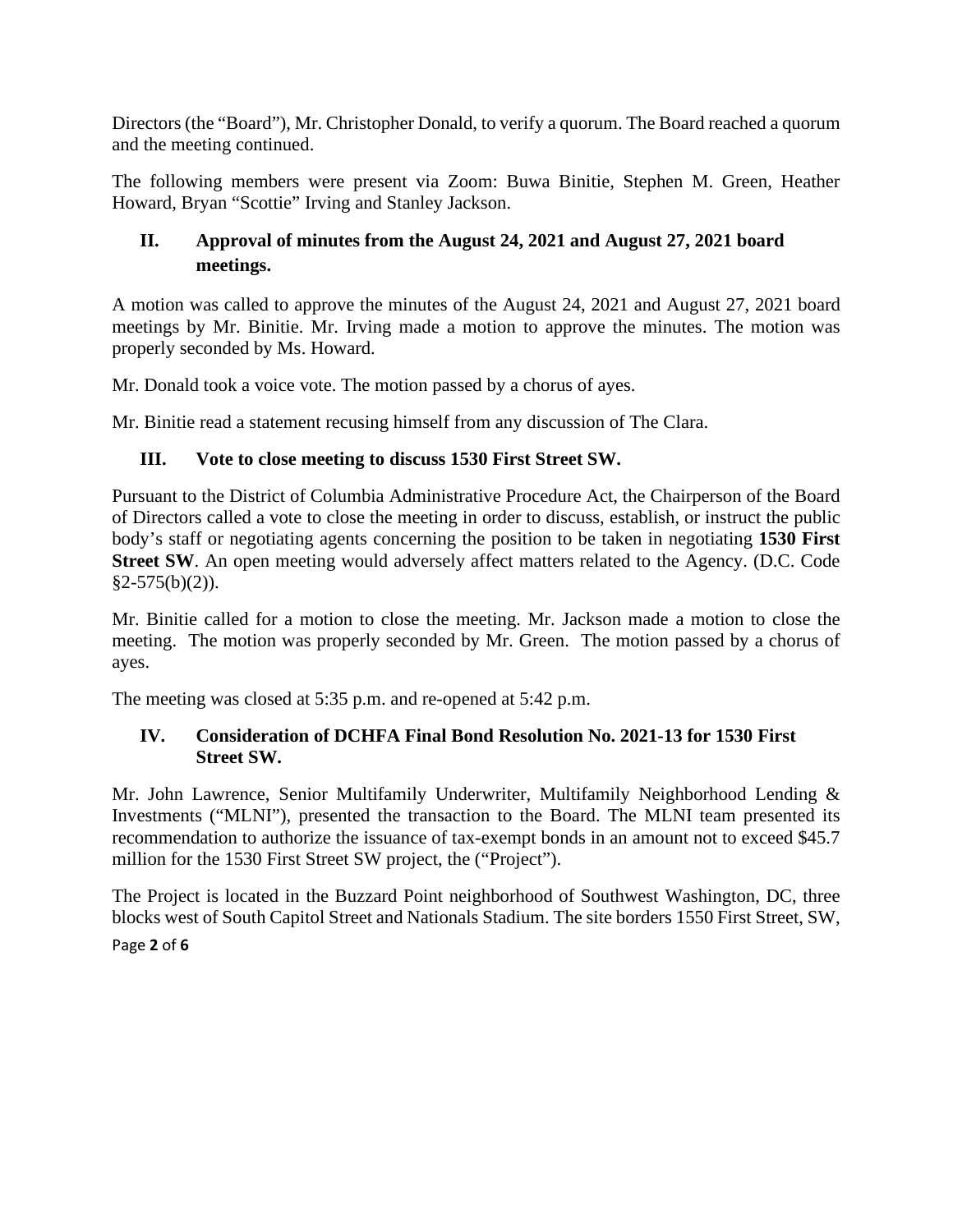a seventy-six (76) unit affordable apartment community that received bond financing from DCHFA in January 2020. The Project is situated less than 0.1 miles from public bus transportation and less than 0.5 miles from the Navy Yard metro station.

One hundred percent of the one-hundred-one (101) units are low income housing tax credit ("LIHTC") restricted. Twenty-one (21) units will be restricted to 30% of Area Median Income ("AMI") or less and will benefit from the local rent subsidy program ("LRSP") for permanent supportive housing. The other eighty (80) units will be restricted to 50% of Area Median Income ("AMI") or less.

The capital stack for the development will consist of permanent financing in the approximate amount of \$25,145,000 as a DCHFA Risk-Share First Mortgage Loan; a \$13.1 million housing production trust fund ("HPTF") loan; \$26.3 million in LIHTC Equity; and approximately \$3.7 million in deferred developer fee. The total development cost is \$68,188,277 (\$675,131/unit).

This transaction is being evaluated as a risk share permanent loan under DCHFA's HUD 50/50 risk share program. The sponsor has chosen Raymond James as the tax credit investor with credits priced at \$0.935 for every \$1 of federal tax credits. TM Associates Development, as the Sponsor, has received a construction commitment from Boston Capital Finance for a 30-month term. The commitment will cash collateralize the \$38.1 million bond issuance, which will include \$25.1 million in long term tax-exempt bonds, \$7.9 million in short-term tax-exempt bonds and \$5.0 million of short-term taxable bonds. It will also provide an additional \$7,240,103 of conventional construction loan proceeds as bridge financing.

The managing member is TM Jacob 1530 MM LLC, which consists of TM 1530 LLC and UPO Community Development. REBJ, Inc. will be the guarantor of the Project. Other members of the development team include Gilbane Building Company as General Contractor, PGN Architects as Architect, and TM Associates Management as Property Manager.

The effective gross income ("EGI") is projected to be approximately \$2.1 million in year one assuming 5% economic vacancy. The EGI includes an LRSP contract rent subsidy for twenty-one (21) units from the DC Housing Authority. Annual operating expenses are projected to be approximately \$708,000, resulting in a net operating income ("NOI") of \$1.392 million in year one of stabilization. The projected NOI supports a permanent mortgage of \$25.145 million of taxexempt debt with 1.17x amortizing debt service coverage in year one.

Mr. Lawrence concluded the presentation and opened the floor for questions and introduced Mr. Neil Mutreja and Ari Severe, who joined on behalf of the developer. Mr. Mutreja gave a brief overview of the Project. Mr. Jackson asked if the developer expected to hit their target lease-up

Page **3** of **6**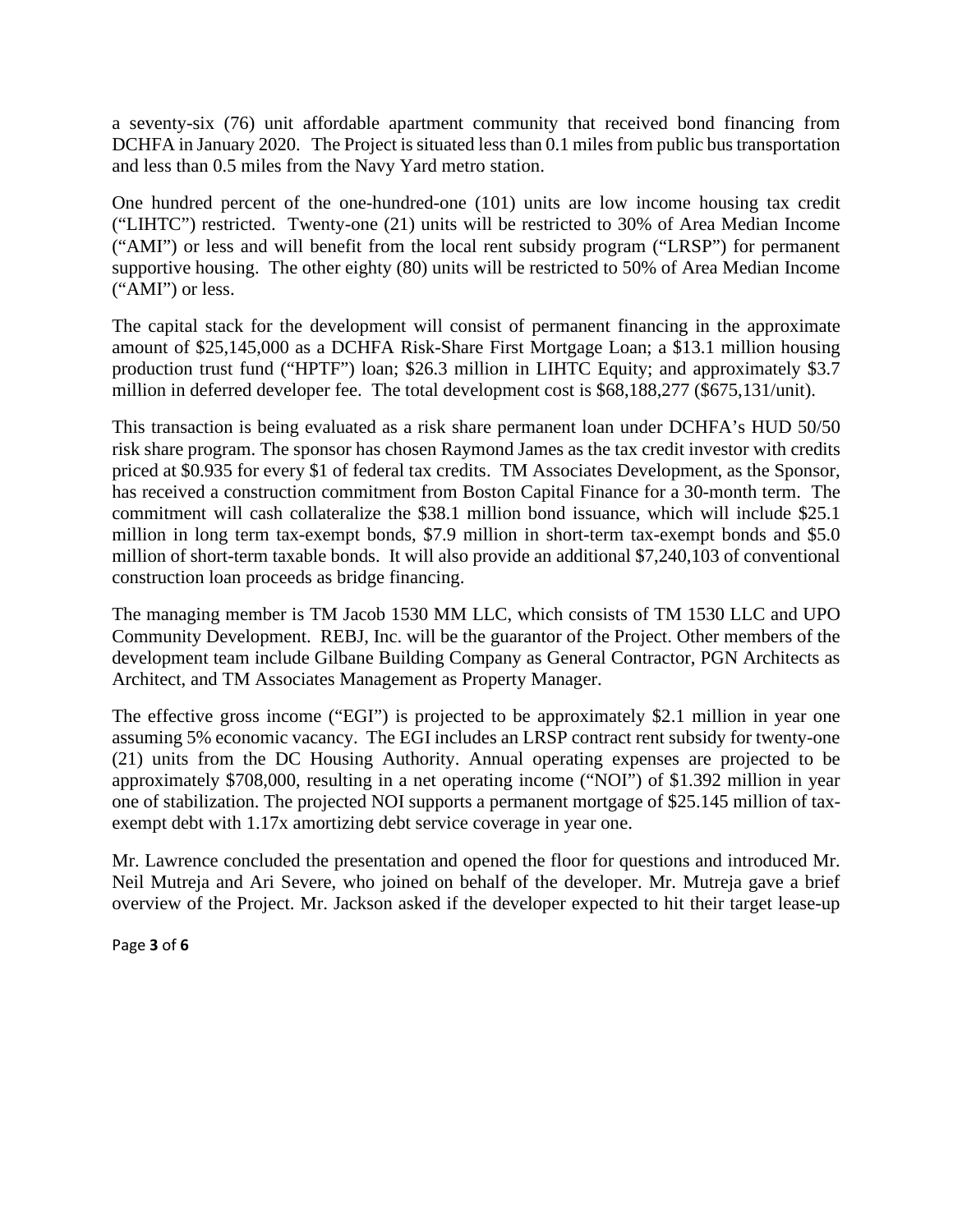date. Mr. Mutreja said they anticipated leases by the end of the year and for leases to stabilize by the May date.

There were no further discussions.

Mr. Binite called for a vote to approve DCHFA Final Bond Resolution No. 2021-13 for 1530 First Street SW. Mr. Green made a motion to approve the resolution and it was properly seconded by Mr. Jackson.

Mr. Donald took a poll vote because the Agency is committing volume cap.

The resolution was unanimously approved.

Mr. Buwa Binitie recused himself and left the meeting. Mr. Green continued conducting the meeting in his absence.

#### **V. Vote to close meeting to discuss The Clara.**

Pursuant to the District of Columbia Administrative Procedure Act, the Vice Chairperson of the Board of Directors called a vote to close the meeting in order to discuss, establish, or instruct the public body's staff or negotiating agents concerning the position to be taken in negotiating The Clara. An open meeting would adversely affect matters related to the Agency. (D.C. Code §2-  $575(b)(2)$ ).

Mr. Green called for a motion to close the meeting. Mr. Jackson made a motion to close the meeting. The motion was properly seconded by Ms. Howard. The motion passed by a chorus of ayes.

The meeting was closed at 5:52 p.m. and re-opened at 5:59 p.m.

## **VI. Consideration of DCHFA Final Bond Resolution No. 2021-14 for The Clara.**

Mr. Scott Hutter, Deputy Director, Multifamily Neighborhood Lending & Investments ("MLNI"), presented the transaction to the Board. The MLNI team presented its recommendation to authorize the issuance of tax-exempt bonds in an amount not to exceed \$26,179,000 for The Clara, the ("Project").

The Project is in the Anacostia neighborhood of Southeast Washington, DC and is three-tenths of a mile from the Anacostia metro station.

Page **4** of **6**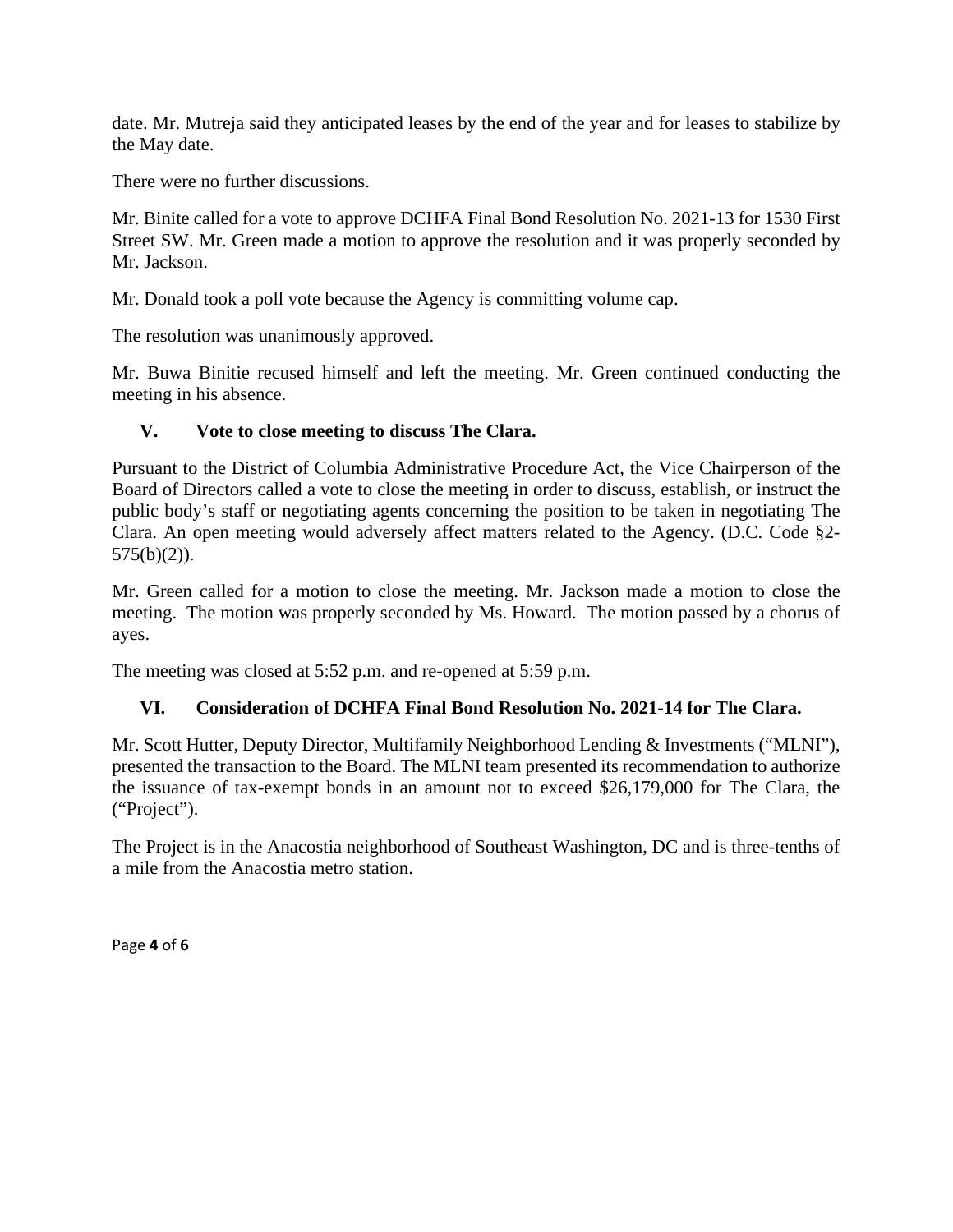The unit mix of the proposed development will be eighty-one (81) units with six (6) efficiencies, twenty-seven (27) one-bedroom units, twenty-four (24) two-bedroom units and twenty-four (24) three-bedroom units. Twenty (20) units, restricted at 30% of AMI, will benefit from a project based LRSP subsidy. The remaining units are unsubsidized and restricted at 50% of AMI. The Project will be constructed as a six-story structure, with two-story concrete podiums on the lower levels and four stories of light wood frame above the podiums. Community amenities will include a business center, central laundry room, a clubhouse, an exercise facility, and on-site management.

The capital stack for the development will consist of a senior Fannie Mae MTEBS loan at \$10.9 million, Department of Housing and Community Development ("DHCD") funding at \$14 million, LIHTC Equity at \$15.9 million, a deferred developer fee at \$2.46 million, and \$110,000 from a returned commitment fee. The total development cost is \$43.4 million or approximately \$536K/per unit.

The managing member for the sponsor will be The Clara on Martin Luther King Jr. Avenue Managing Member, LLC, which is comprised of Banneker Ventures, Clara Collective LLC, and Medina Life CDC. Omar Karim with Banneker Ventures will serve as guarantor for the Project and lead developer. Medina Life will serve as the non-profit JV sponsor and the Clara Collective is a passive investor entity.

Other members of the development team include Hamel Builders as the general contractor, DP Partners as the architect, and Faria Management as the property manager.

Mr. Hutter concluded the presentation and introduced Omar Karim with Banneker Ventures. Ms. Howard asked when construction is anticipated to start. Mr. Karim responded that construction is expected to start on October 18th and the deal is expected to close on September 29th. Mr. Irving inquired about the general liability insurance levels for the Project. Mr. Karim responded the coverage was \$2 million plus an additional \$10 million umbrella policy. Mr. Karim added that insurance premiums were about \$50,000 a year.

There were no further questions.

Mr. Green called for a vote to approve DCHFA Final Bond Resolution No. 2021-14 for The Clara. Mr. Jackson made a motion to approve the resolution and it was properly seconded by Ms. Howard.

Mr. Donald took a poll vote because the Agency is committing volume cap.

The resolution was unanimously approved.

## **VII. Other Business.**

Page **5** of **6**